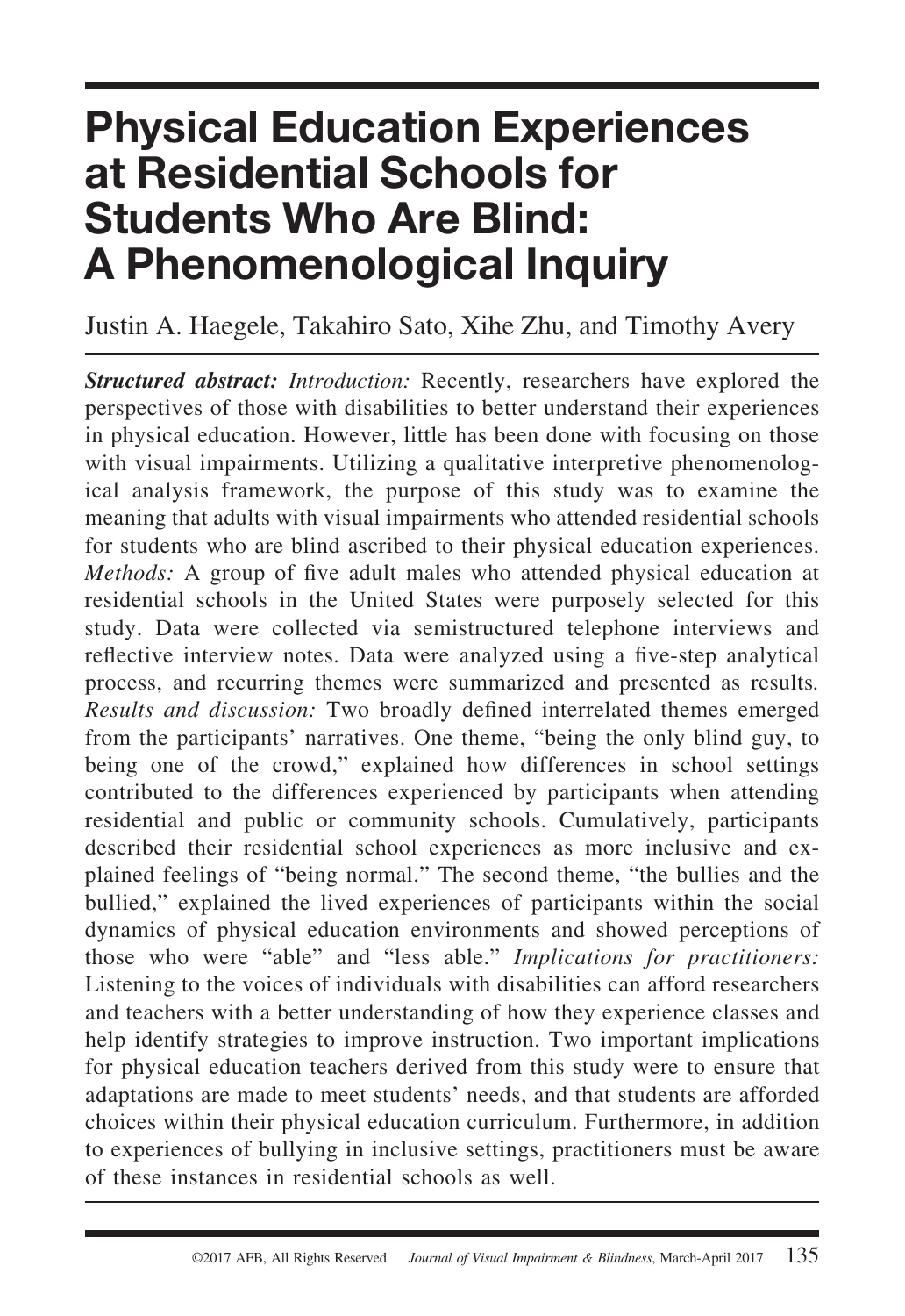**T**he Individuals with Disabilities Education Act (IDEA-IA; 2004) requires that physical education be made available to children with disabilities, and that it include specially designed classes, if necessary, to meet students' unique needs. Properly implemented physical education programs encourage students to be physically active during the school day (Lieberman, Ponchillia, & Ponchillia, 2013), and develop fundamental skills that are necessary to engage in and maintain an active and healthy lifestyle (Schedlin, Lieberman, Houston-Wilson, & Cruz, 2012). These benefits are available to all students who actively participate in class, including those with visual impairments (that is, those with low vision and complete blindness). For students with visual impairments, welldesigned physical education programs, with support from teachers of students who are visually impaired and orientation and mobility instructors, can also offer opportunities to learn components of the expanded core curriculum (Lieberman, Haegele, Columna, & Conroy, 2014). While properly conceptualized physical education classes can yield positive benefits, poorly planned classes may contribute to adverse effects such as delays in motor competence concepts (for example, object control and locomotor skills; Haegele, Brian, & Goodway, 2015), low physical activity participation (Haegele & Porretta, 2015), and low levels of healthrelated fitness (Lieberman, Byrne, Mattern, Watt, & Fernandez-Vivo, 2010).

Research focusing on physical education for students with visual impairments has typically concentrated on the perspectives of stakeholders, such as physical education teachers (Lieberman, Houston-

Wilson, & Kozub, 2002) and parents (Perkins, Columna, Lieberman, & Bailey, 2013; Stuart, Lieberman, & Hand, 2006). Briefly, findings from this line of research suggest that students with visual impairments tend to experience a number of barriers to participation in physical education. These barriers can include a lack of trained physical education teachers and paraeducators who understand the needs of students with visual impairments (Lieberman & Conroy, 2013; Stuart et al., 2006) as well as limited physical activity opportunities both within and outside of schools (Perkins et al., 2013). Fortunately, research has suggested that physical education programs designed to overcome these barriers, tailored for the needs of those with visual impairments, can improve physical activity levels (Cervantes & Porretta, 2013) and increase motor competence (Haegele et al., 2015).

Although research focusing on physical education for individuals with disabilities has typically examined the perspectives of stakeholders, recent research has shifted to value the perspectives of those with disabilities regarding their experiences in physical activity contexts (Byrnes & Rickards, 2011). By acknowledging how individuals with visual impairments perceive the world, more insight can be given into how they experience different aspects of life (Haegele & Sutherland, 2015). For instance, understanding one's thoughts and feelings about physical education can lead to a better understanding of how they experience classes and can help identify strategies to improve instruction (Coates, 2011). This focus is primarily situated within the qualitative research paradigm, as it allows those with disabilities a voice to describe experiences and opinions from their perspectives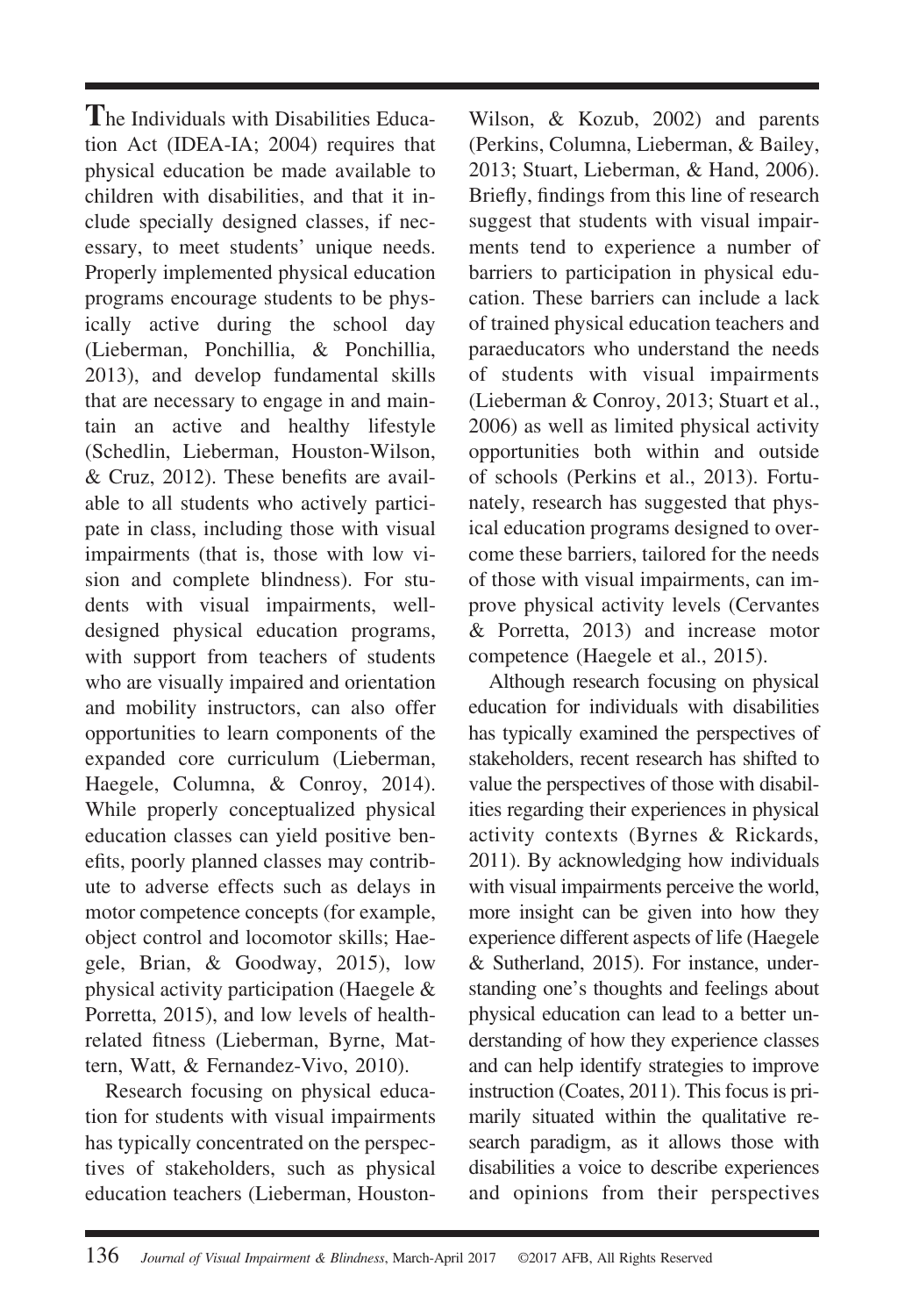(Zitomer & Goodwin, 2014). Currently, research exploring physical education experiences from the perspectives of students has included those with physical disabilities (Coates & Vickerman, 2008), learning disabilities (Fitzgerald, Jobling, & Kirk, 2003), and autism spectrum disorder (Healy, Msetfi, & Gallagher, 2013). However, little has been done to explore the perspectives of individuals with visual impairments.

In this study, we focus on five adults with visual impairments and their reflections of experiences in physical education at residential schools for students who are blind. In recent years, much attention has focused on inclusive practices in physical education for individuals with visual impairments (Lieberman et al., 2013). However, although residential schools have a rich history of providing wellrounded educational programs for individuals with visual impairments, little is known about physical education practices at these schools from a research perspective (Haegele & Lieberman, 2016). Because of this, exploring the experiences of individuals with visual impairments who attended residential schools provides a unique perspective. Therefore, the purpose of this study was to examine the meaning that adults with visual impairments who attended residential schools ascribed to their physical education experiences.

## **Conceptual framework**

In order to explore the meaning that individuals with visual impairments ascribe to their experiences during physical education at residential schools, a qualitative interpretative phenomenological analysis framework was utilized for this study. Interpretative phenomenological analysis allows researchers to explore how participants make sense of the world from their own perspective and lived experience (Smith, Flowers, & Larkin, 2013). This approach explains that individuals, acting as "self-interpreting beings," engage in interpreting the events, objects, and other people in their lives and community. Utilizing this framework, researchers attempt to make sense of the meaning participants ascribe to these embodied experiences (Smith & Osborn, 2008). This approach focuses on the complex understanding of experiences as lived processes that are unique to each person's embodied and situated relationship to the world (Smith et al., 2013). *Embodiment* and *intentionality*, central tenets of phenomenological work, are of primary interest in the current study. *Embodiment* suggests that a person's experiences of the world and self are bound with their experience with their body (Ainley, 1989). Because bodies can be considered to be enabling or disabling, the embodiment perspective can have strong implications and significant effects for individuals with disabilities (Block & Weatherford, 2013), and it has become of interest to researchers in this area (Haegele & Hodge, 2016). Particular to interpretative phenomenological analysis, the task of examining how individuals make sense of their embodied experiences is paramount (Smith et al., 2013). *Intentionality* describes the relationship between the process occurring in consciousness and the object of attention during that process. In phenomenological terms, this suggests that whenever there is experience or consciousness, it must be "about" something (Smith et al., 2013). Intentionality provides a relational element regard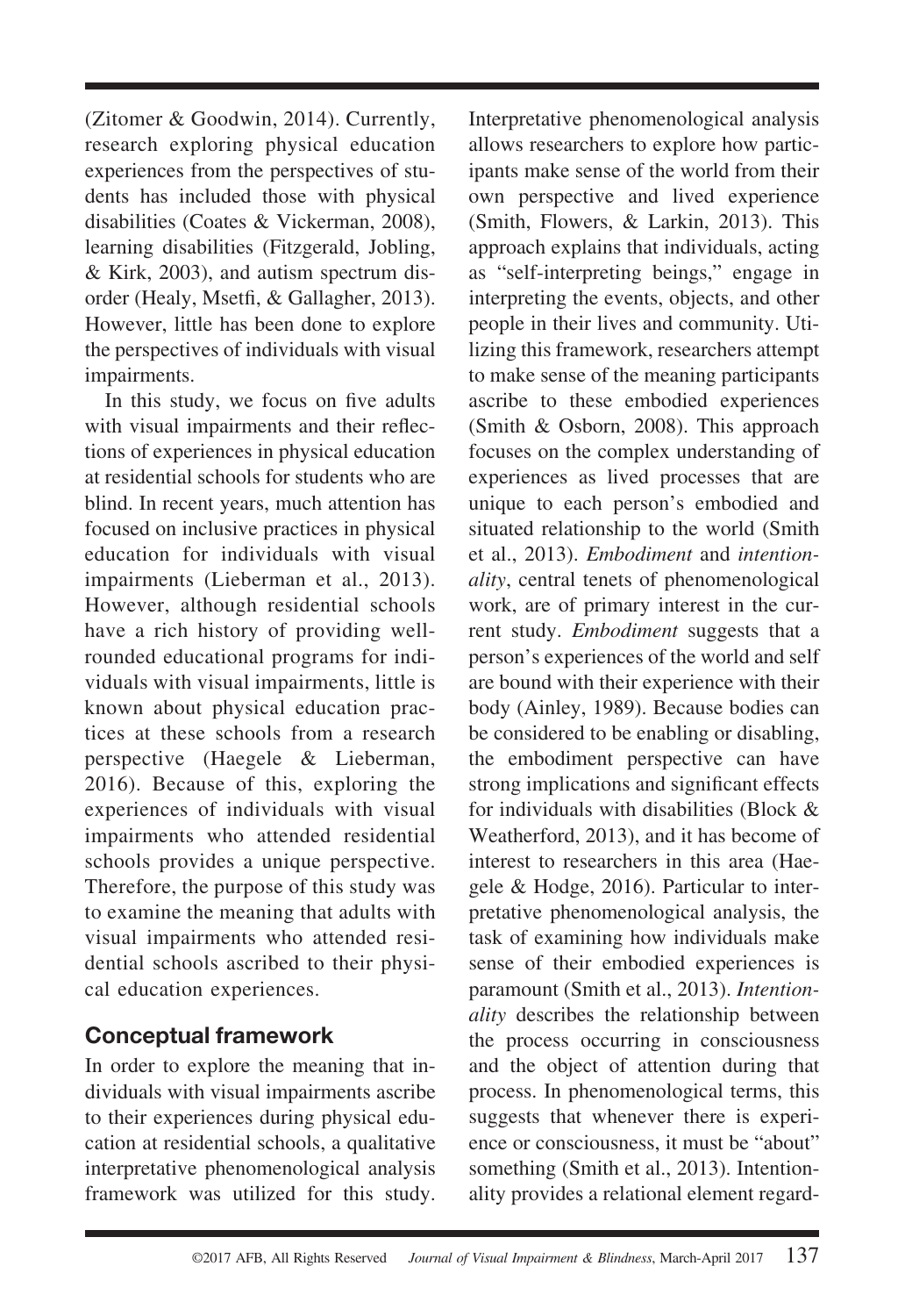| Table 1                                                       |  |
|---------------------------------------------------------------|--|
| Descriptive and demographic information for the participants. |  |

| Pseudonym | Age | Race or ethnicity <sup>a</sup>    | Grade<br>levels at<br><b>RS</b> | Acuity (ISBA classification)                                                                      | Additional disability<br>or impairment |
|-----------|-----|-----------------------------------|---------------------------------|---------------------------------------------------------------------------------------------------|----------------------------------------|
| Hank      | 32  | African American and<br>Caucasian | $11th-12th$                     | Complete blindness (B1)                                                                           | NA                                     |
| Doug      | 49  | Caucasian                         | 1st–6th                         | Complete blindness (B1)                                                                           | NA                                     |
| Frank     | 50  | Caucasian, Arcadian.<br>and Cajun | $1st-12th$                      | 20/400 during elementary<br>school, decreasing to<br>complete blindness in<br>high school (B1-B3) | Fibromyalgia                           |
| Matt      | 42  | Caucasian                         | $9th-12th$                      | Complete blindness (B1)                                                                           | Shortened hamstrings                   |
| Edward    | 34  | Caucasian                         | $9th-12th$                      | 20/500 (B3)                                                                                       | Right side weakness,<br>brain tumor    |

 $RS =$  residential school;  $NA =$  not applicable.

*<sup>a</sup>* Participants were asked to describe how they identified their race or ethnicity.

ISBA classifications include B1 (blind), B2 (travel vision), B3 (legal blindness), and B4 (low vision).

ing one's lived experience because it refers not only to what is experienced, but to the way in which it is experienced (Bredahl, 2013).

## **Methods**

#### **PARTICIPANTS**

Participants were purposely selected based on prespecified eligibility criteria for this study, according to procedure described by Fraenkel, Wallen, and Hyun (2012). Specifically, a call for participants was distributed through a registry for individuals with visual impairments who are interested in participating in research. Eligibility criteria included individuals 18 years or older, but less than 51 years of age; who had visual impairments (including blindness) during their K–12 education experience; who would be willing to complete an interview for 60 to 90 minutes; and who would be willing to exchange e-mail correspondence following the interview. The choice of this age range aimed to ensure inclusion of participants in a variety of phases of life—such as the phase in which one establishes

work, career, and family; or the phase in which one has an established life situation, yet has not retired (Bredahl, 2013). Interested potential participants were asked to e-mail the first author and answer several demographic questions. Of the individuals who answered this call for participants, those who attended a residential school for at least two years were invited to participate in this study. The selected participants were purposely small, as per recommendations for interpretative phenomenological analysis (Smith et al., 2013), in order to "provide sufficient cases for the development of meaningful points of similarity and difference between participants, but not so many that one is in danger of being overwhelmed by the amount of data generated" (p. 51). All participants (Doug, Frank, Edward, Hank, and Matt) were adult males with congenital visual impairments who attended residential schools for at least two years. No participants attended the same residential school. Table 1 provides detailed descriptive and demographic information about each participant. Pseudonyms were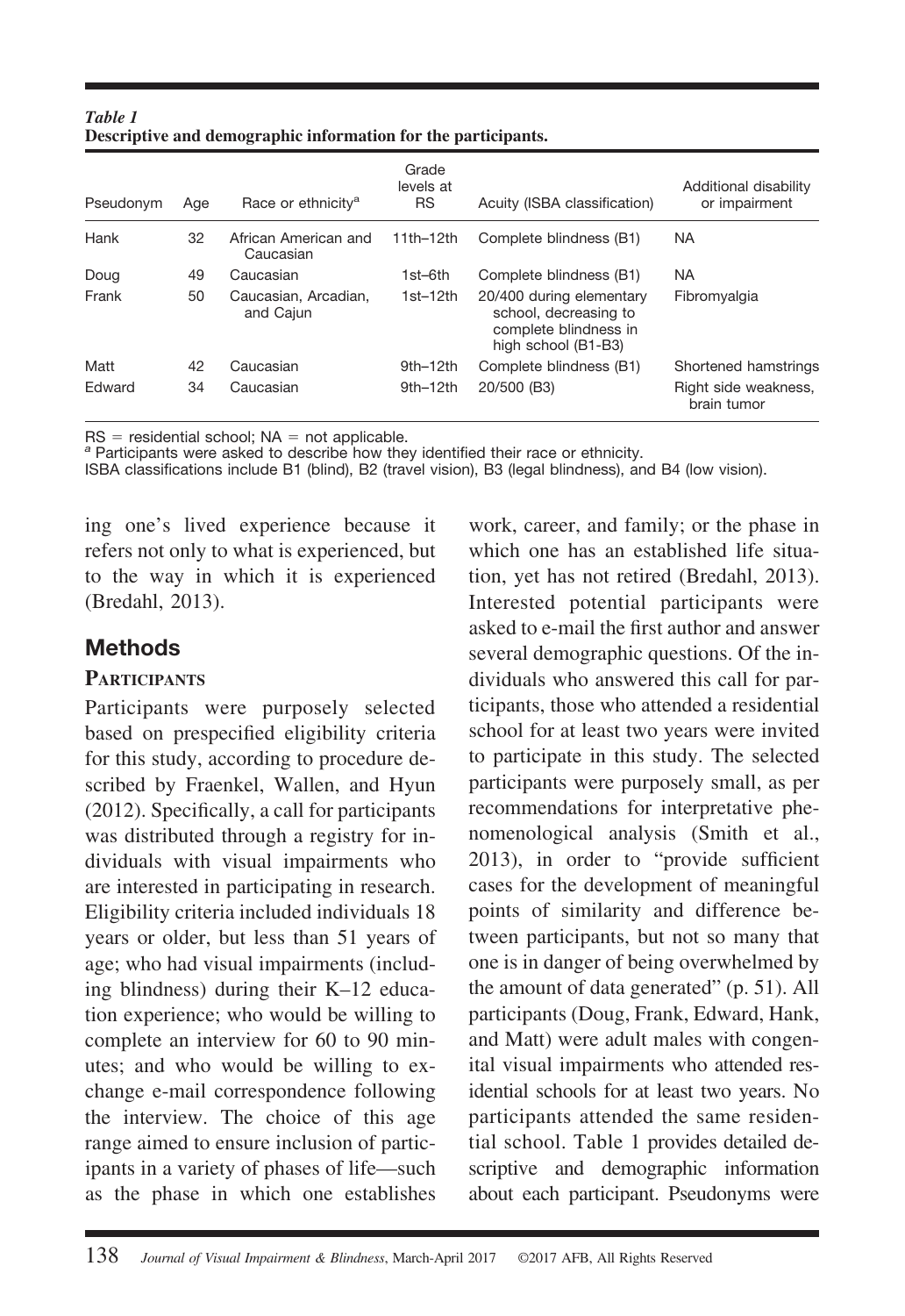assigned to the participants to protect their identities.

#### **DATA COLLECTION**

Data were collected in two ways: semistructured telephone interviews and reflective interview notes. Semistructured interviews followed an interview guide that was inspired by the research focus and developed to ensure that the same basic lines of inquiry were pursued across participants (Patton, 2002). A panel of two experts, selected because of their experience in the field of adapted physical education and in conducting qualitative research, was recruited to ensure the content validity of the interview questions. Revisions to the initial interview guide were made based on the recommendations of the panel, and all revisions were reviewed and approved by the panel.

Telephone interviews were completed and audio-recorded by the first author and subsequently transcribed by the fourth author. Because of the vast distances between the participants, telephone interviews were used in lieu of face-to-face interviews. Telephone interviews hold several advantages over face-to-face interviews, such as cost-effectiveness and a reduction of interviewer effects (Goodwin & Staples, 2005; Haegele, Zhu, & Davis, in press). However, limitations have been noted, such as diluting the intimacy of the interviews and the interviewer's ability to capture nuances of body language or facial gestures (Goodwin & Staples, 2005). Each interview began with the interviewer describing the purpose of the study, as well as the background of the interviewer in order to disclose researcher positionality. *Positionality* refers to the interviewer's relationship

with the group being studied (Chiseri-Strater, 1996). The interviewer explicitly stated that he was employed as a faculty member at a university health and physical education teaching program, had been directing sport programs for youths with visual impairments, was previously an adapted physical education teacher in schools, and was a Caucasian male who did not have a disability. Each interview took approximately 60 to 90 minutes.

Reflective interview notes allow investigators to conceptually return to the interview setting during analysis (An & Goodwin, 2007), can control for interview effects (Fraenkel et al., 2012), and ensure reflexivity (Walker, Read, & Priest, 2013). *Reflexivity* is the process of reflecting critically on oneself and noting personal values that could affect data collection and interpretation (Walker et al., 2013). During and immediately following each interview, reflective interview notes were recorded, and included the interviewer's reflections on what the participant said, initial feelings about the conversation, and preliminary thoughts about possible emerging themes. Data collection procedures were approved by the Institutional Review Board at the lead researcher's institution.

#### **DATA ANALYSIS AND TRUSTWORTHINESS**

The data analysis selected for this study was directly aligned with and informed by the conceptual framework of interpretative phenomenological analysis. Therefore, it followed a five-step analytical process. The objective of this process was to elucidate and present results in the form of participant experiences through the lenses of embodiment and intentionality*.* Step 1 of this process included the first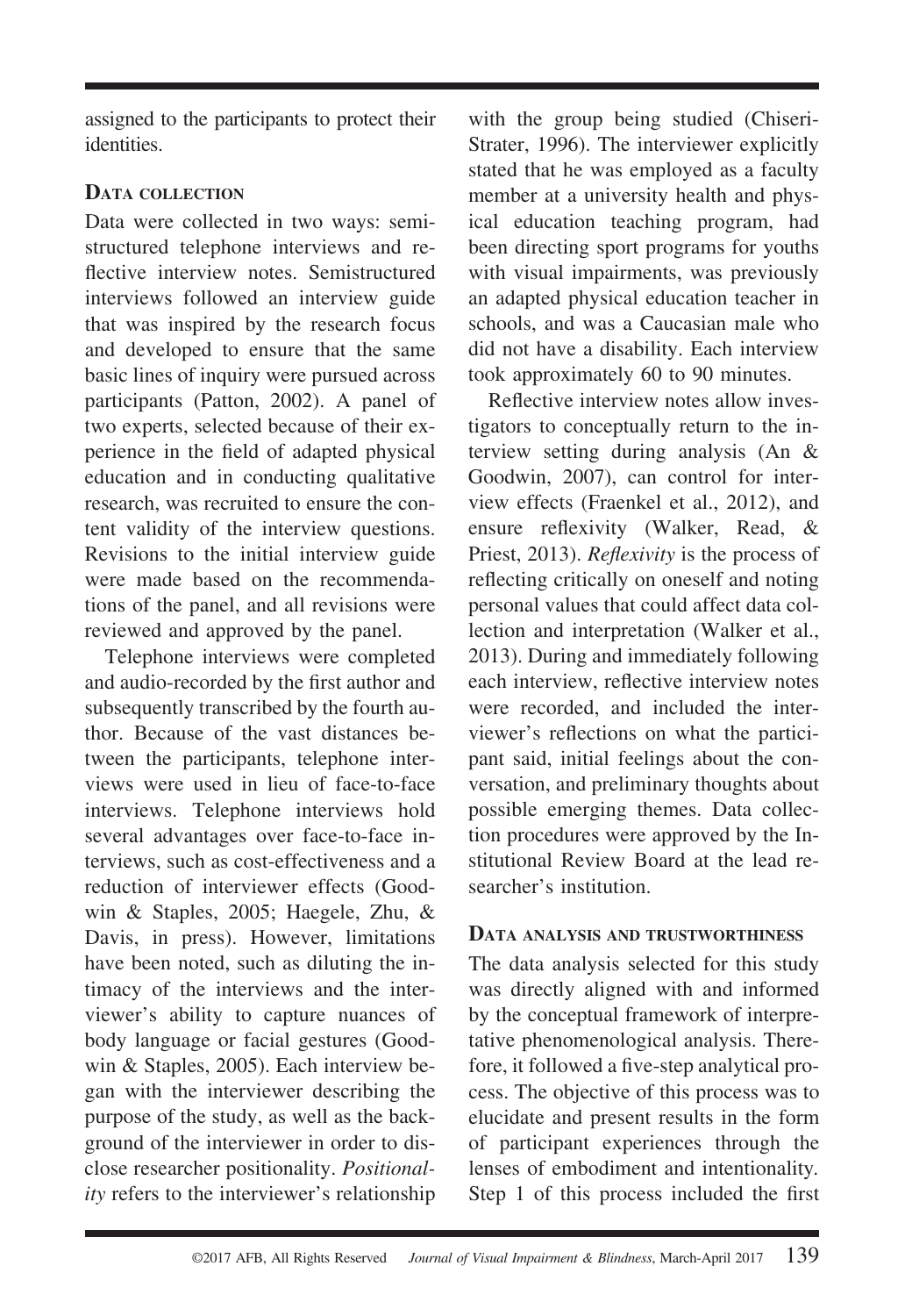author reading and rereading each of the interview transcripts and reflective notes. This stage of the analysis allowed the analyst to become intimate with the data, ensured that the participants became the focus of the analysis, and allowed a model of the overall interview to emerge (Smith et al., 2013). While reading and rereading the documents, the first author conducted a free textual analysis (step 2), in which units of data of interest, as well as descriptive and exploratory comments, were recorded (Smith & Osborn, 2008). Because note taking took place during the reading and rereading process, steps 1 and 2 merged. Step 3 included reducing each document and recording comments associated with each participant into emergent themes (Smith et al., 2013). Next, emergent themes were compared within each participant's documents to form clusters of related themes (step 4). At this point, emerging themes that were unrelated to the research focus of this project were discarded. Last, the themes were compared across participants to determine which patterns existed (step 5). Recurring themes were shared with and discussed among the authorship team until complete (100%) agreement was reached on the themes. The agreed-upon themes were summarized and presented as results.

During data collection and analysis, several techniques were utilized to ensure trustworthiness. *Trustworthiness* encompasses the extent to which the phenomena described represent the experiences shared by the participants (Zitomer & Goodwin, 2014). Trustworthiness was established using member checking, peer debriefing, and transferability. Member checking is used to reduce the effect of subjective bias (Patton, 2002). Each participant received and re-

viewed their transcript for accuracy and agreement. All participants approved of a final transcript before analysis. Peer debriefing is a process of exposing oneself to knowledgeable peers to explore aspects of analysis that might remain implicit to the primary investigator (Patton, 2002). In addition to input from the authorship team, the first author shared data with and received critical feedback from a researcher with experience in this area of analysis who was not involved in the current study. Transferability, or whether findings can be applied to others in similar contexts or situations, was enhanced in this study by providing abundant detail about participants (An & Goodwin, 2007). The process allows for natural comparisons to other males who attended residential schools.

## **Results and discussion**

The purpose of this study was to examine the meaning that adults with visual impairments who attended residential schools ascribed to their physical education experiences. Two broadly defined interrelated themes emerged from the participants' narratives: "Being the only blind guy, to being one of the crowd" and "the bullies and the bullied." Throughout this paper, person-first terminology is utilized within the voice of the authors. However, disability language used within the direct quotes of participants is left uncensored in order to respect each participant's viewpoint toward disability (Peers, Spencer-Cavaliere, & Eales, 2014).

#### **"BEING THE ONLY BLIND GUY, TO BEING ONE OF THE CROWD"**

The quote framing this theme was voiced by Hank when discussing his transition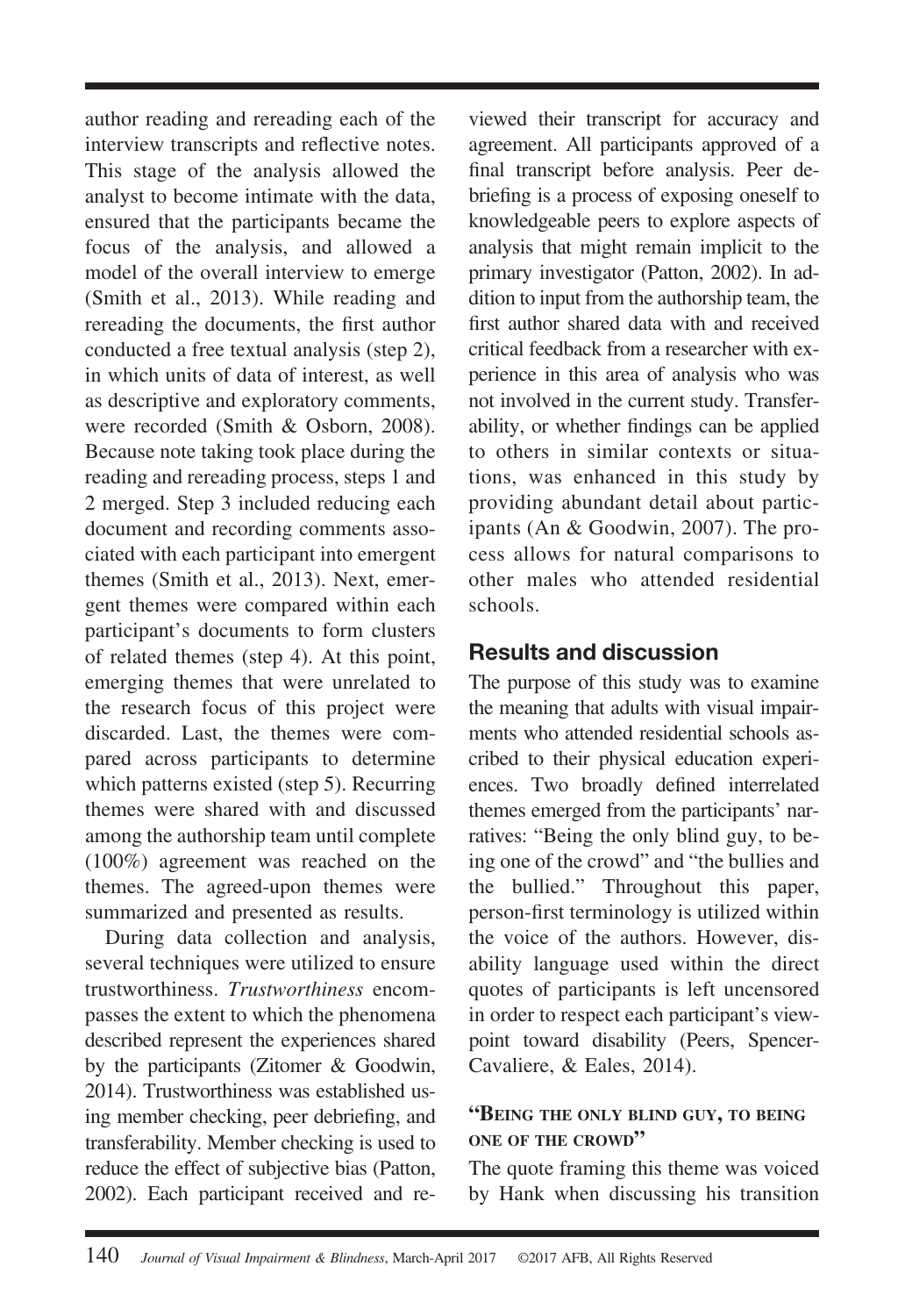from a public to a residential school. Among the participants, the most commonly discussed topic was their feelings about differences between physical education at public and residential schools. Predominantly, participants said that there were differences in how included they felt during physical education. In public schools, several participants suggested that they felt "left out," and that they "couldn't participate in as many games as sighted kids" (Edward). Hank suggested that during his public school experience, he felt "more left out in physical education than in other classes." These feelings of exclusion are consistent with other research exploring social inclusion in physical education (Place & Hodge, 2001). However, residential schools offered a different experience. For example, Matt explained:

At the public school you realize that there were certain things that you just couldn't do. But that changed when I hit the residential school. There wasn't much that you didn't get to do there. You knew there was something that basically anybody could do because they knew how to adapt it or if their physical limitations kept you from doing something, then they [the teacher] would find another. You would not sit idle during physical education. You would do something.

Matt explained that his body was less disabling when participating in physical education at the residential school. This embodied perspective was echoed by other participants. For example, after

transitioning to a residential school, Hank said:

I felt a lot more included. I felt like I could have a bit of a more normal school experience. So now all of a sudden I am actually, you know, able to participate in the physical education class. It was a lot better feeling because I felt more normal with my experiences.

In terms of intentionality, Hank explained the relational element between participating in physical education activities and feelings of "being normal." One element that made participants feel included was the availability of adaptations to equipment. For example, Edward explained that "in the public schools [activities were] geared towards sighted kids and in the residential schools they were geared toward people with disabilities." Regarding track and field activities, Matt added that "you didn't need anybody to run with you, because [the track] had a rail". Previous research has demonstrated that students with disabilities tend to experience feelings of being "unable" due to restricted participation associated with activity constraints during physical education (Goodwin & Watkinson, 2000). Similar to previous research (Haegele & Sutherland, 2015), participants in this study reported that the availability of adaptations decreased their perceptions of inability and expressed a reduced fear of being left out of activities. Hank explained:

Here, I am in an environment where I could actually do more. The things that you wanted to do.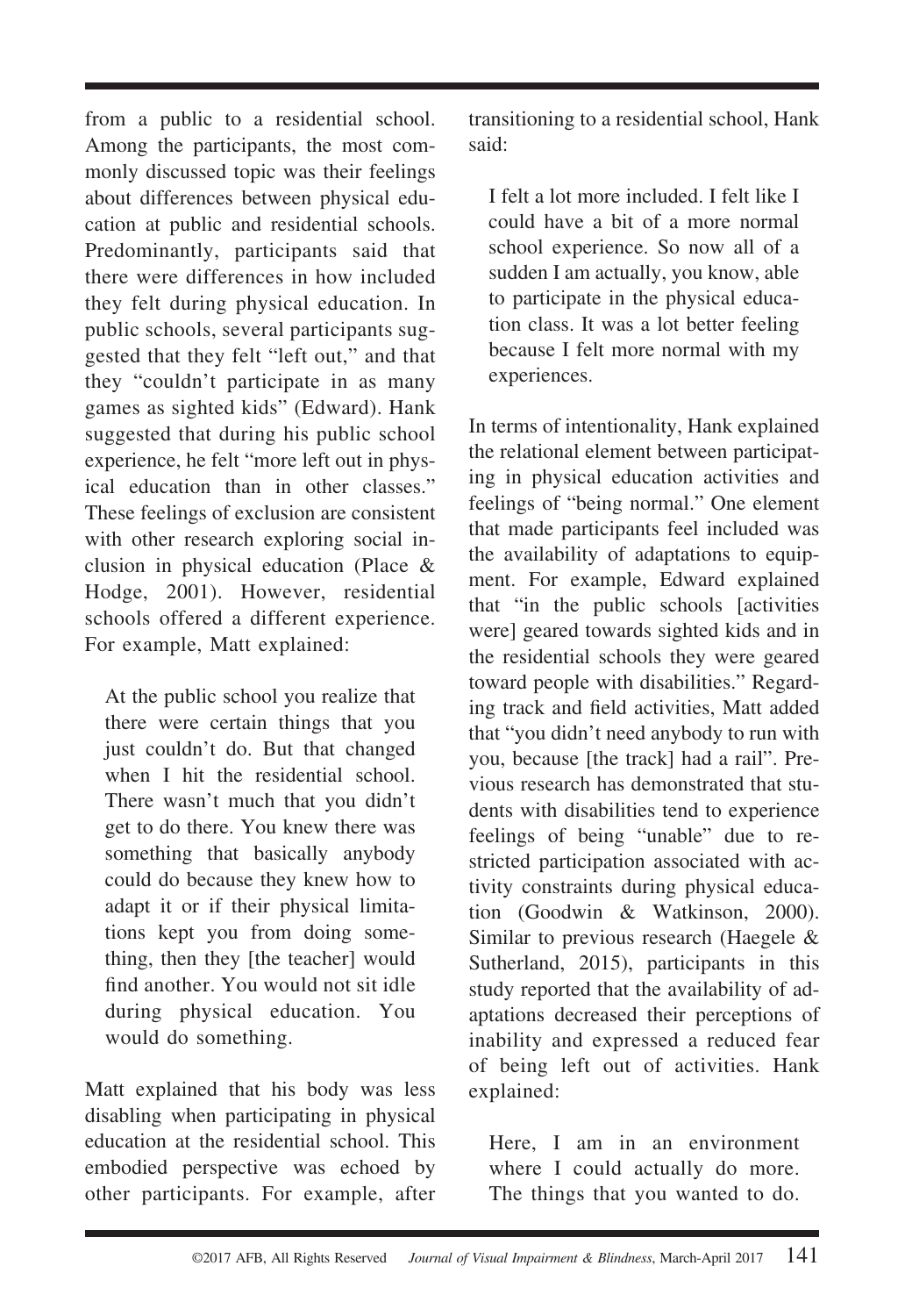You know, I was able to participate in physical education class and not have to worry about being left out of activities.

Although feelings of exclusion have been documented in research describing the perspectives of students with disabilities in inclusive physical education (Haegele & Sutherland, 2015), this was not the case for these individuals during their residential school experiences.

Two advantages of public school physical education were also voiced by participants when discussing perceived differences between schools. For example, Frank, who exclusively attended a residential school, discussed his longing for physical activity choices in which he could participate during physical education. He said:

What I really disliked is that we really had no choice in our physical education program. You might be outside running or swimming, but you did what the teachers asked. You never had a choice the way I later learned at public high schools. Their students had so many choices I was blown away. You could do a semester of golf, or basketball, or dance. We never got that.

Although Frank explained that he "never felt left out" in physical education, he thought that attending a public school would have provided options for different activities. A second advantage that was discussed was the need to participate in activities with people without visual impairments. Edward explained:

I think public school experience was also good because it gives you a chance to interact with the real world. Because in the real world you are living, like I am, around other sighted people, and public school gives you the opportunity to understand what that world is like and how to interact with people who are not just other blind people. I think that a wide range of experience is a good thing.

According to Edward, it was important for him to engage in activities with people without visual impairments, because future activities outside of school settings would have a similar dynamic. Although participants in this study shared that they felt more included during physical education at residential schools, Hank explained that there may be benefits to experiencing it in both environments.

#### **"THE BULLIES AND THE BULLIED"**

Relationships with peers are viewed by students with disabilities as essential to feeling included during physical education activities (Spencer-Cavaliere & Watkinson, 2010). This sentiment was consistent with experiences voiced by participants in this study in regard to physical education participation at residential schools. For Hank, peer relationships were considered "better" at residential schools in comparison to public schools. Because of perceived similarities with his peers, Hank expressed that it was easier for him to engage in social interactions and develop friendships with his peers at the residential school than at public schools. This assertion is in line with previous research exploring friendship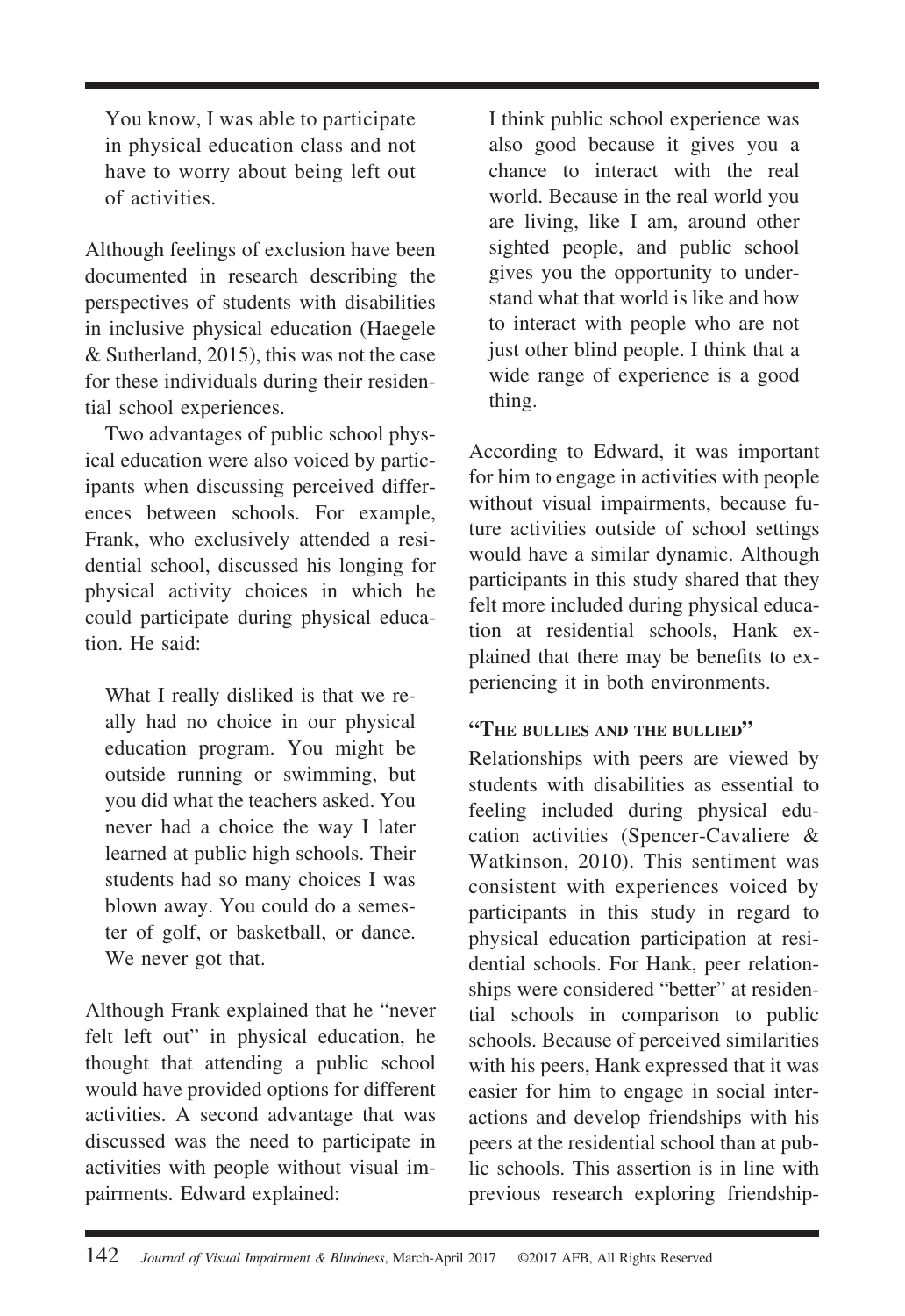developing experiences in physical education among those with disabilities (Seymour, Reid, & Bloom, 2009).

Unfortunately, however, other participants did not share Hank's view on relationships with peers, and explained instances of bullying among students. For example, Doug explained that these instances were more common at the residential school than in public school:

I think one of the big things was the teasing all disappeared [when leaving the residential school]. Especially at the school for the blind, I wondered why I was even there because that [bullying] was something I never experienced at home and so it kind of makes you into the sort of person where you realize you better not show your feelings because nobody's going to care.

Previous research suggests that bullying tends to be present in the lives of most individuals with visual impairments and that status within groups can factor into bullying (Dane-Staples, Lieberman, Ratcliff, & Rounds, 2013). For example, Frank explained his status as a strong academic factored into his experiences:

I really wasn't doing as well as I knew I was supposed to do and I knew I would hear about it from my peer group. And I knew [physical education] wasn't going to be fun because some of them [peers] liked to take me down a peg because I was pretty good at the academic side of school and it was a way to kind of pay me back.

In this instance, Frank described experiences of being bullied as it related to his high academic skills outside of physical education. Interestingly, Hank's description of his experience with peers who he described as "less able" provides insight into a different embodied perspective:

I found it easier to make friends with the people I would consider more normal in like they were not slow or anything like that. And I found it a little bit harder as I got used to the school for the blind to sometimes deal with some of the special ed[ucation] kids because they were a little bit slower. I am trying to think about how I felt, but at the time I think I found them a little more annoying.

Hank provides a distinct perspective from others in this study, where he explains his challenges in classes with peers who were "less able," and his feelings about those experiences. His experiences in physical education may have been a key factor in producing negative stereotypes, bias, and perceptions about other individuals with visual impairments who were "less able." Based on our phenomenological analysis, homogeneous behavioral norms were strongly related to students' social experiences in physical education contexts. For example, participants experienced isolation or marginalization from peers that were related to significant gaps between internal factors (academic experiences in social contexts) and external factors (appearances as athletic or nonathletic) within social interactions in physical education. This may have contributed to the instances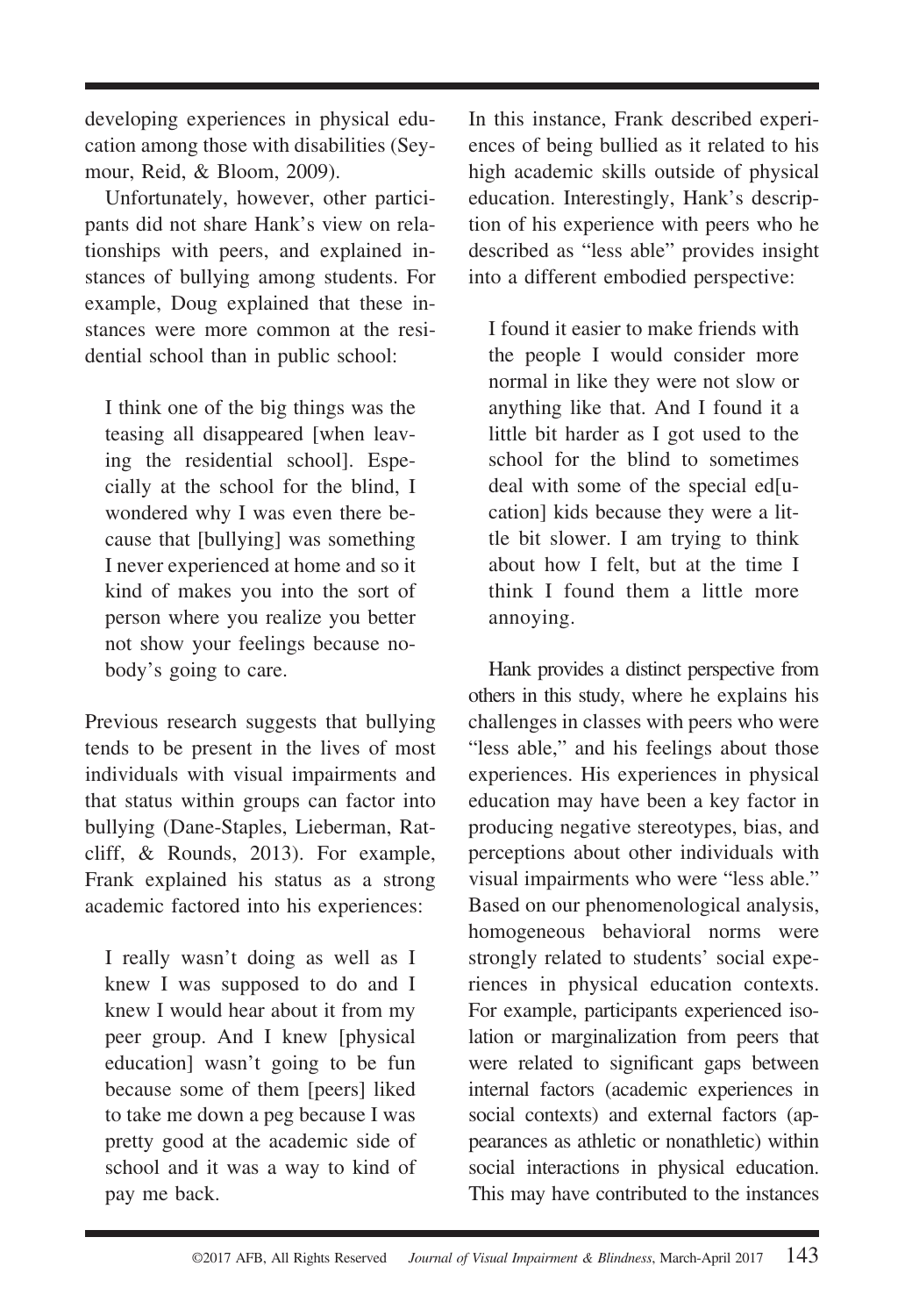of bullying experienced by participants as bullies and the bullied.

### **Summary and implications**

By listening to the voices of individuals with disabilities, we can gain a better understanding of how they experience physical education classes, and this information can help identify strategies to improve instruction (Coates, 2011). The purpose of this study was to examine the meaning that adults with visual impairments who attended residential schools ascribed to their physical education experiences. Two major findings emerged from this study. First, although many described the feeling of being more included during activities in physical education at residential schools (Edward, Matt, Hank, Doug), considerations of choice and participating in activities that reflected society (that is, with individuals without visual impairments) were valued. To the knowledge of the authors, this study was the first in which participants explained differences between their physical education experiences in public and residential schools. Because of the dearth of research pertaining to physical education at residential schools (Haegele & Lieberman, 2016), further studies are warranted to continue to explore current practices at these schools as well as avenues to improve instruction. Second, participants expressed feelings about relationships they developed and engaged in during physical education with peers. Peer interactions among participants varied, and differences may be attributed to experiencing these interactions from different (either enabling or disabling) bodies (Block & Weatherford, 2013) and the social status of these bodies (Dane-Staples et al., 2013).

There were two primary limitations in this study. First, utilizing telephone interviews limited the authors' ability to capture certain gestural nuances that would have been recorded during face-to-face interviews. Second, because this was a retrospective study and participants' ages ranged from 32 to 50 years, it is possible that the experiences of these participants are not representative of typical experiences at residential schools today.

The results of this study provide a number of practical implications that should be considered by physical education teachers at residential schools. First, participants expressed that the level of willingness of teachers to adapt activities can affect the level of engagement of the students with disabilities in their classes. Second, although participants expressed feelings of being more included in activities at residential schools, the availability of a variety of physical activity options within classes was reported to be absent. Unfortunately, when limited activity choices are available, students may choose to exclude themselves from participation (Fitzgerald & Stride, 2012). Last, results of this study demonstrate that instances of bullying, related to differences in ability among students that are typically reported in public school settings, can also occur in residential schools. To ensure that students maintain interest in and gain important benefits from physical education, teachers should make sure that adaptations to meet students' needs are readily available within activities, that students are afforded choices within their physical education curriculum, and that teachers are aware of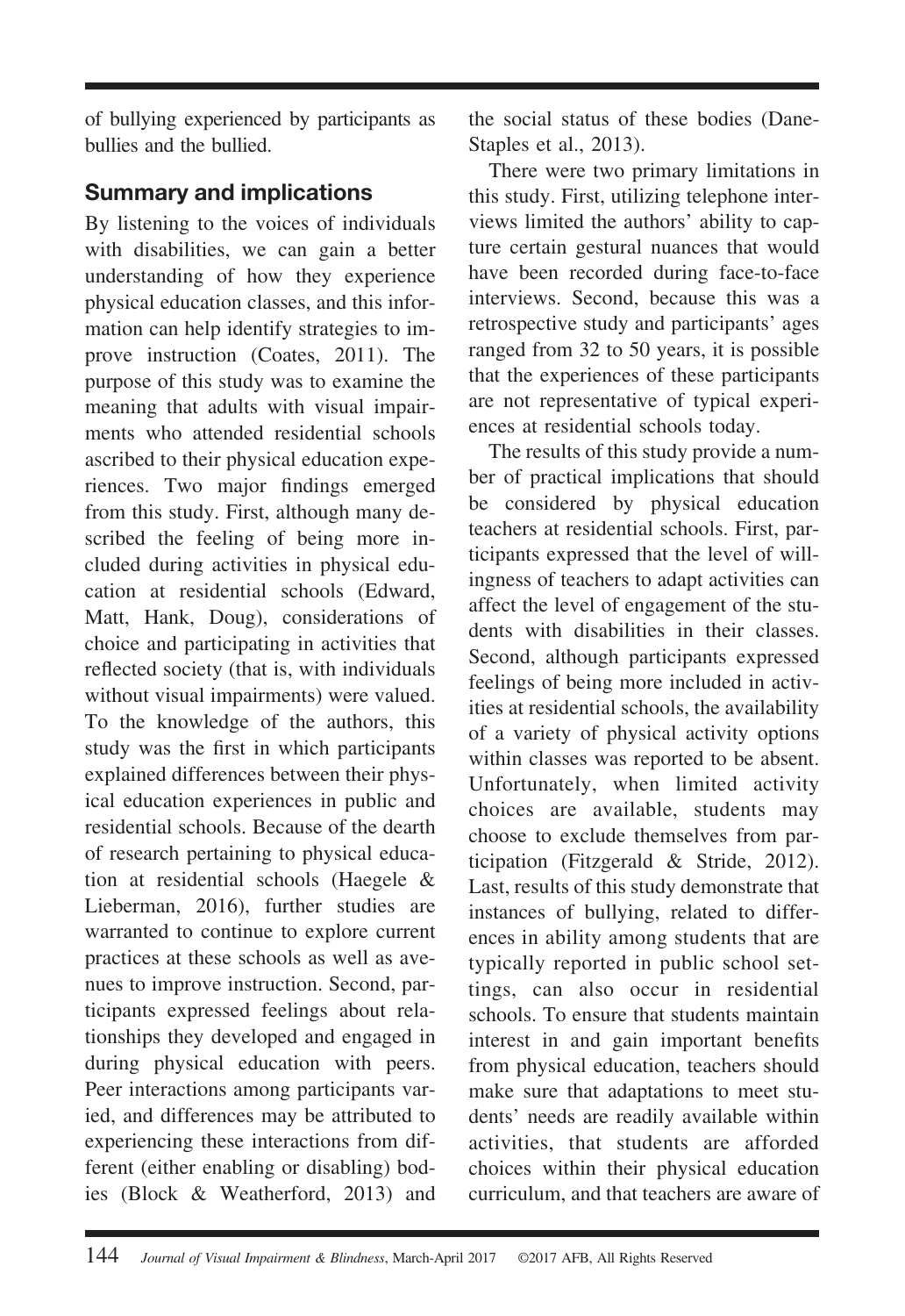bullying activities occurring in physical education contexts.

## **References**

- Ainley, S. C. (1989). *Day brought back my night: Aging and new vision loss.* London, UK: Routledge.
- An, J., & Goodwin, D. L. (2007). Physical education for students with spina bifida: Mothers' perspectives. *Adapted Physical Activity Quarterly, 24,* 38 –58.
- Block, B. A., & Weatherford, G. M. (2013). Embodied identities: Using kinesiology programming methods to diminish the hegemony of the normal. *Quest, 65*(1), 31– 43. doi: 10.1080/00336297.2012.727370
- Bredahl, A.-M. (2013). Sitting and watching the others being active: The experienced difficulties in PE when having a disability. *Adapted Physical Activity Quarterly, 30*(1),  $40 - 58$ .
- Byrnes L. J., & Rickards F. W. (2011). Listening to the voices of students with disabilities: Can such voices inform practice? *Autstralasian Journal of Special Education, 35*(1), 25–34. doi: 41.1375/ajse.35.1.25
- Cervantes, C., & Porretta, D. (2013). Impact of afterschool programming on physical activity among adolescents with visual impairments. *Adapted Physical Activity Quarterly, 30*(2), 127–146.
- Chiseri-Strater, E. (1996). Turning in upon ourselves: Positionality, subjectivity, and reflexivity in case study and ethnographic research. In P. Mortensen & G. E. Kirsch (Eds.), *Ethics and representation in qualitative studies of literacy* (pp. 115–129). Urbana, IL: National Council of Teachers of English Publishing.
- Coates, J. (2011). Physically fit or physically literate? How children with special educational needs understand physical education. *European Physical Education Review, 17*(2), 167–181. doi: 10.1177/ 1356336X11413183
- Coates, J., & Vickerman, P. (2008). Let the children have their say: Children with special educational needs and their experi-

ences of PE—A review. *Support for Learning, 23*(4), 168 –175.

- Dane-Staples, E., Lieberman, L., Ratcliff, J., & Rounds, K. (2013). Bullying experiences of individuals with visual impairments. The mitigating role of sport participation. *Journal of Sport Behavior, 36*(4), 365–386.
- Fitzgerald, H., Jobling, A., & Kirk, D. (2003). Listening to the 'voices' of students with severe learning difficulties through a taskbased approach to research and learning in physical education. *Support for Learning, 18*(3), 123–129. doi: 10.1111/sufl.2003. 18.issue-3
- Fitzgerald, H., & Stride, A. (2012). Stories about PE from young people with disabilities. *International Journal of Disability, Development and Education, 59*(3), 283– 293. doi: 10.1080/1034912X.2012.697743
- Fraenkel, J. R., Wallen, N. E., & Hyun, H. H. (2012). *How to design and evaluate research in education* (8th ed.). New York: McGraw-Hill.
- Goodwin, D. L., & Staples, K. (2005). The meaning of summer camp experiences to youths with disabilities. *Adapted Physical Activity Quarterly, 22,* 159–177.
- Goodwin, D. L., & Watkinson, E. J. (2000). Inclusive PE from the perspective of students with physical disabilities. *Adapted Physical Activity Quarterly, 17*(2)*,* 144 –160.
- Haegele, J. A., Brian, A., & Goodway, J. (2015). Fundamental motor skills and school-aged individuals with visual impairments: A review. *Review Journal of Autism and Developmental Disorders, 2*(3), 320– 327. doi: 10.1007/s40489-015-0055-8
- Haegele, J. A., & Hodge, S. R. (2016). Disability discourse: Overview and critiques of the medical and social models. *Quest, 68*(2), 193–206. doi: 10.1080/00336297. 2016.1143849
- Haegele, J. A., & Lieberman, L. J. (2016). The current experiences of physical education teachers at schools for the blind in the United States. *Journal of Visual Impairment & Blindness, 110,* 323–334.
- Haegele, J. A., & Porretta, D. L. (2015). Physical activity and school-aged individuals with visual impairments: A literature re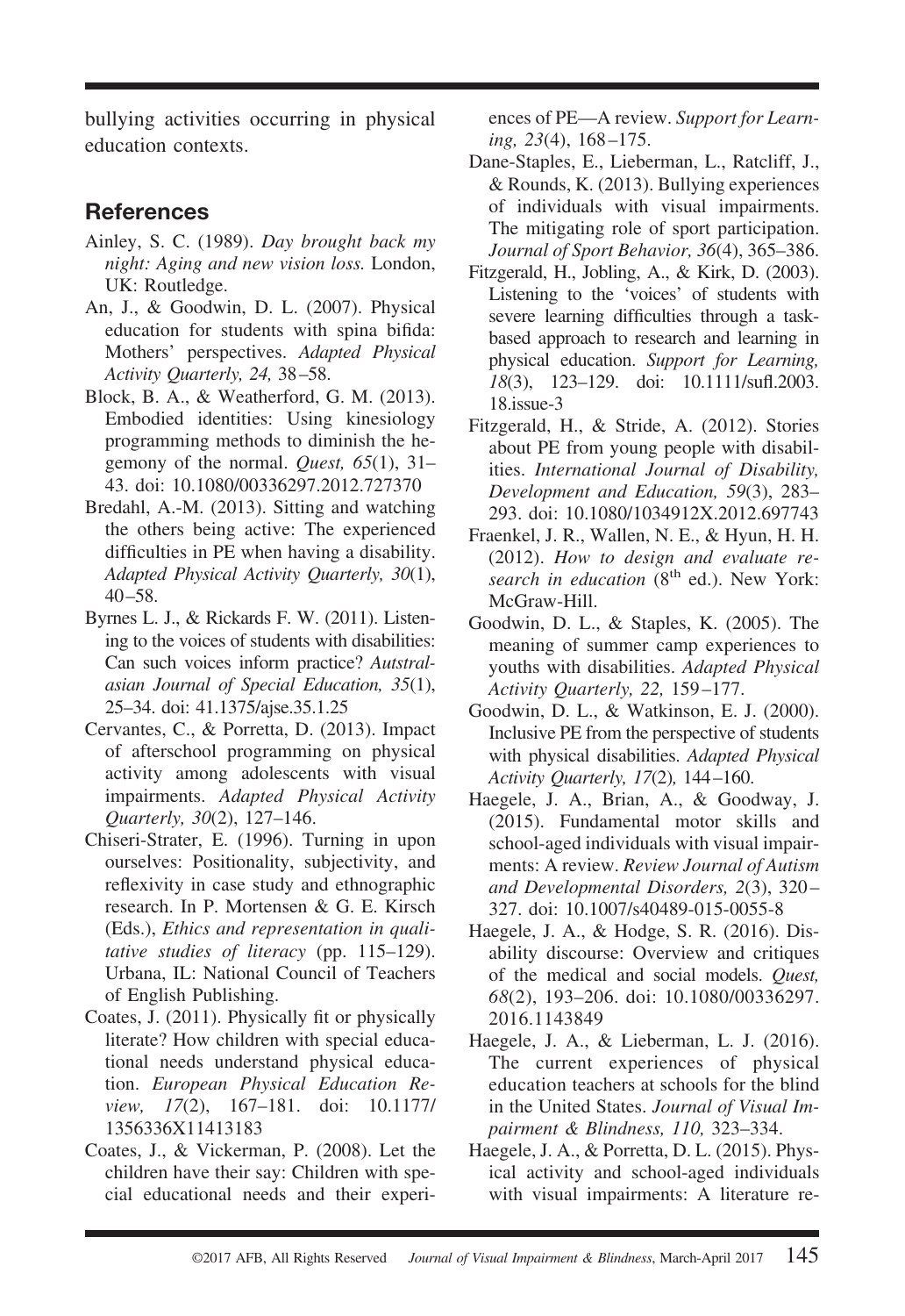view. *Adapted Physical Activity Quarterly, 32*(1), 68–82. doi: 10.1123/apaq.2013-0110

- Haegele, J. A., & Sutherland, S. (2015). Perspectives of students with disabilities toward physical education: A qualitative inquiry review. *Quest, 67,* 255–273. doi: 10.1080/00336297.2015.1050118
- Haegele, J. A., Zhu, X., & Davis, S. (in press). The meaning of physical education and sport among athletes with visual impairments. *European Physical Education Review.*
- Healy, S., Msetfi, R., & Gallagher, S. (2013). 'Happy and a bit nervous': The experiences of children with autism in PE. *British Journal of Learning Disabilities, 41*(3)*,* 222–228. doi: 10.111/bld.12053
- IDEA-IA. (2004). Public Law No. 108– 446, Federal Register (2004).
- Lieberman, L. J., Byrne, H., Mattern, C., Watt, C., & Fernandez-Vivo, M. (2010). Health-related fitness of youths with visual impairments. *Journal of Visual Impairment & Blindness, 104*(6), 349–359.
- Lieberman, L. J., & Conroy, P. (2013). Training of paraeducators for physical education for children with visual impairments. *Journal of Visual Impairment & Blindness, 107*(1), 17–28.
- Lieberman, L. J., Haegele, J. A., Columna, L., & Conroy, P. (2014). How students with visual impairments can learn components of the Expanded Core Curriculum through physical education, *Journal of Visual Impairment & Blindness, 108*(3), 239–248.
- Lieberman, L. J., Houston-Wilson, C., & Kozub, F. M. (2002). Perceived barriers to including students with visual impairments in general physical education. *Adapted Physical Activity Quarterly, 19,* 364 –377.
- Lieberman, L. J., Ponchillia, P., & Ponchillia, S. (2013). *Physical education and sport for individuals who are visually impaired or deafblind: Foundations of instruction.* New York: AFB Press.
- Patton, M. Q. (2002). *Qualitative research & evaluation methods* (3rd ed.). Los Angeles: Sage.
- Peers D., Spencer-Cavaliere, N., & Eales L.

(2014). Say what you mean: Rethinking disability language. *Adapted Physical Activity Quarterly,* 31(3), 265–282. doi: 10. 1123/apaq.2013-0091

- Perkins, K., Columna, L., Lieberman, L., & Bailey, J. (2013). Parents' perceptions of physical activity for their children with visual impairments. *Journal of Visual Impairment & Blindness, 107*(2), 131–142.
- Place, K., & Hodge, S. R. (2001). Social inclusion of students with physical disabilities in general physical education: A behavioral analysis. *Adapted Physical Activity Quarterly, 18*(4), 389– 404.
- Schedlin, H., Lieberman, L., Houston-Wilson, C., & Cruz, L. (2012). The academic learning time in physical education of students with visual impairments: An analysis of two students. *Insight, 5*(1), 11–22.
- Seymour, H., Reid, G., & Bloom, G. A. (2009). Friendship in inclusive PE. *Adapted Physical Activity Quarterly, 26*(3)*,* 201–219.
- Smith, J. A., Flowers, P., & Larkin, M. (2013). *Interpretative phenomenological analysis: Theory, methods, and research.* Los Angeles: Sage.
- Smith, J. A., & Osborn, M. (2008). Interpretative phenomenological analysis. In J. A. Smith (Ed.), *Qualitative psychology: A practical guide to research methods.* London, UK: Sage.
- Spencer-Cavaliere, N., & Watkinson, E. J. (2010). Inclusion understood from the perspectives of children with disability. *Adapted Physical Activity Quarterly, 27*(4)*,* 275–293.
- Stuart, M., Lieberman, L., & Hand, K. (2006). Beliefs about physical activity among children who are visually impaired and their parents. *Journal of Visual Impairment & Blindness, 100*(4), 223–234.
- Walker, S., Read, S., & Priest, H. (2013). Use of reflexivity in a mixed-methods study. *Nurse Researcher, 20*(3), 38– 43.
- Zitomer, M. R., & Goodwin, D. (2014). Gauging the quality of qualitative research in adapted physical activity. *Adapted Physical Activity Quarterly, 31*(3), 193–218. doi: 10.1123/apaq.2013-0084